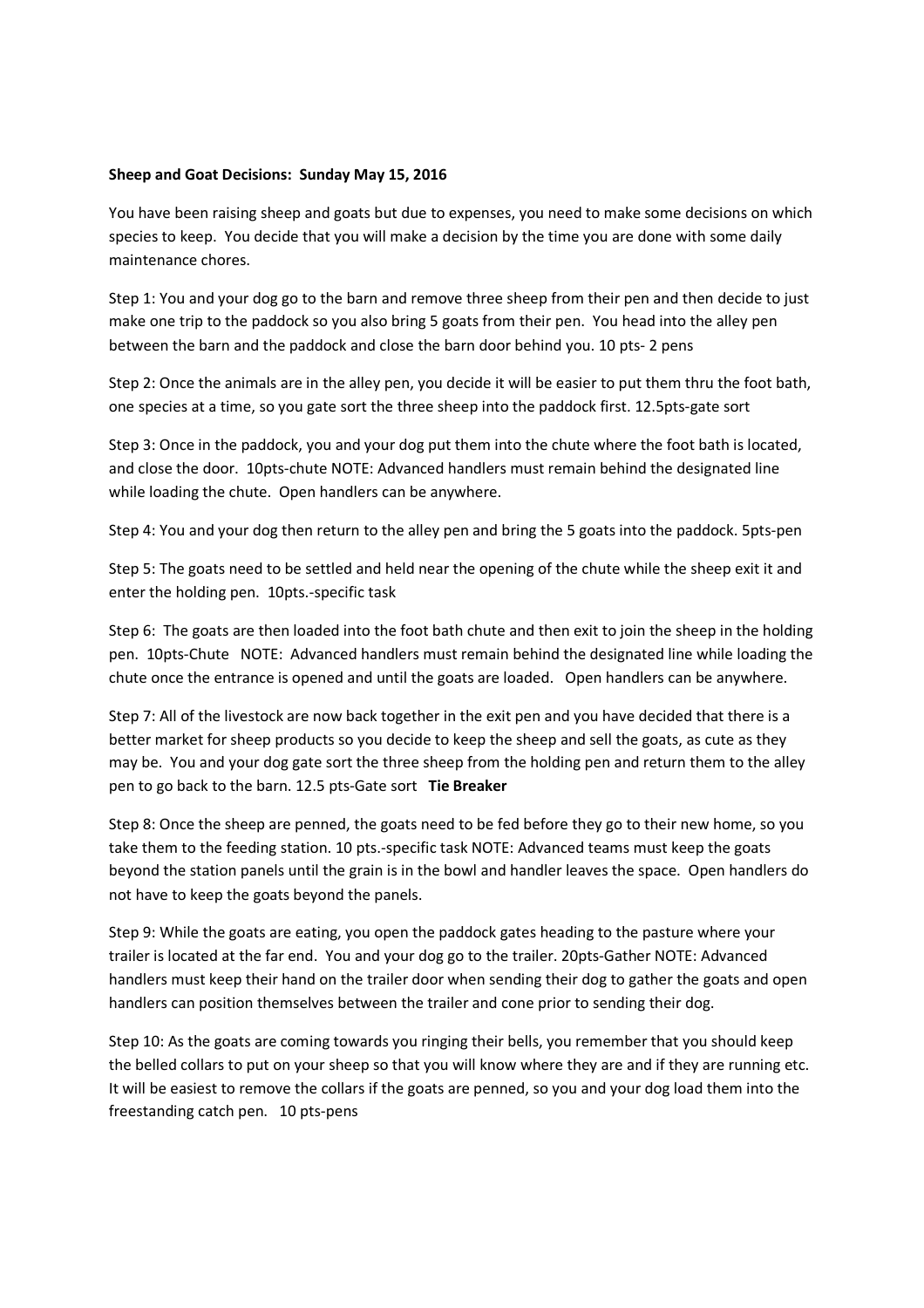Step 11: The collars are removed from the goats and put into the bucket beside the pen. 5 pts-specific task

Step 12: You and your dog now take the goats from the catch pen to the trailer to be sold.15 pts-trailer

## **Time Allowances:**

Advanced Teams have 12 minutes on the course and a 3 minute warning

Open Teams have 15 minutes on the course and a 3 minute warning

Goat groups will be randomly sorted throughout the day.

Sheep groups will stay consistent

Tie Breaker Task is Step 7, the second gate sort and return of goats to the alley pen